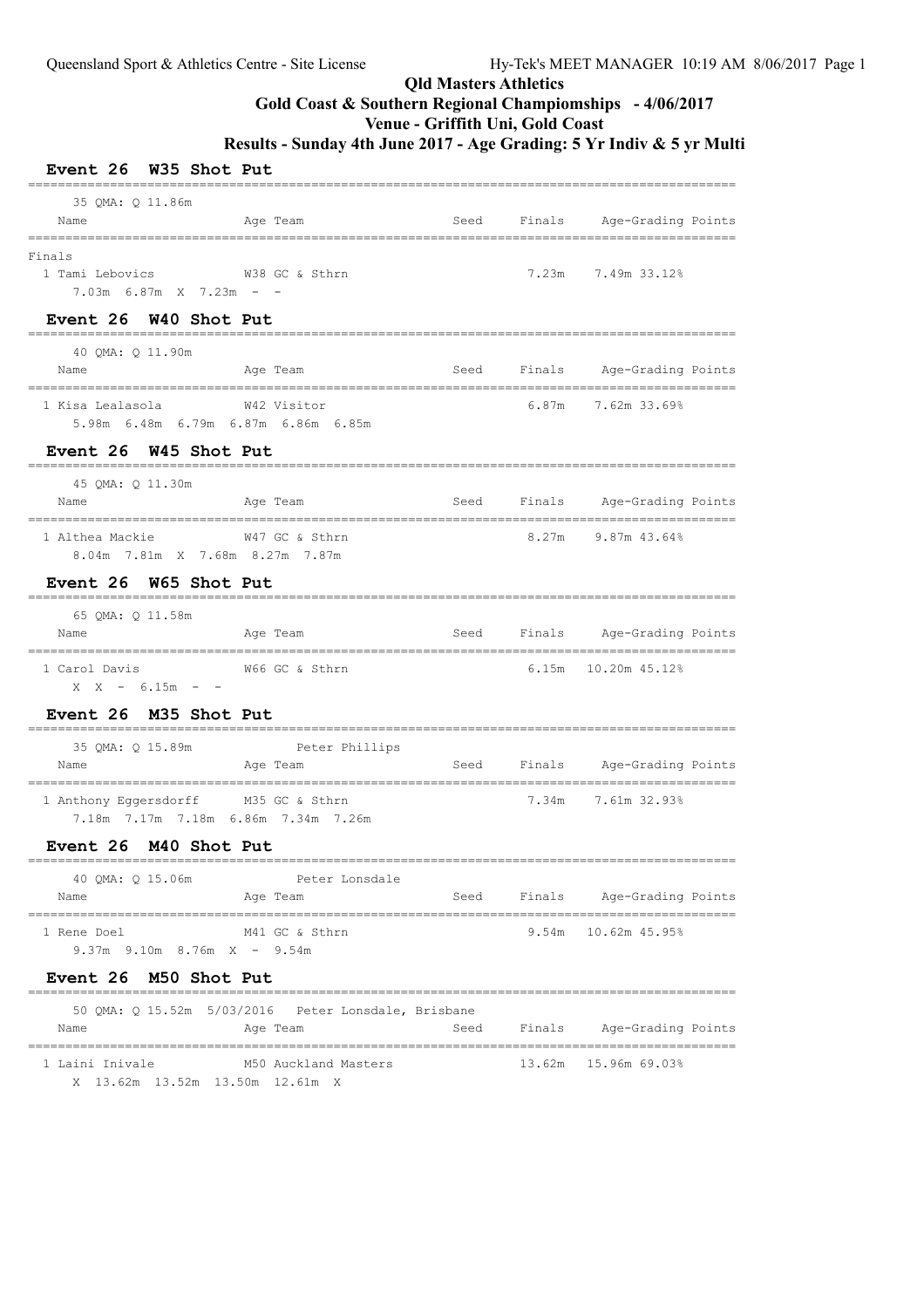### **Qld Masters Athletics Gold Coast & Southern Regional Champiomships - 4/06/2017**

### **Venue - Griffith Uni, Gold Coast**

**Results - Sunday 4th June 2017 - Age Grading: 5 Yr Indiv & 5 yr Multi**

| Event 26 M55 Shot Put                                       |                                                                                         |      |        |                                                                |  |
|-------------------------------------------------------------|-----------------------------------------------------------------------------------------|------|--------|----------------------------------------------------------------|--|
| Name                                                        | 55 QMA: Q 12.25m Peter Clark<br>Age Team                                                |      |        | Seed Finals Age-Grading Points                                 |  |
| 1 Michael Kirkby M56 GC & Sthrn<br>$8.71m$ X X $9.02m$ - -  |                                                                                         |      |        | $9.02m$ 11.46m 49.56%                                          |  |
| Event 26 M65 Shot Put                                       |                                                                                         |      |        |                                                                |  |
| Name                                                        | 65 QMA: Q 11.81m 2002 Arvo Ropelin<br>Age Team                                          | Seed |        | Finals Age-Grading Points                                      |  |
| 1 Mills Lafferty M68 GC & Sthrn                             |                                                                                         |      |        | 7.70m 10.47m 45.32%                                            |  |
| 2 Franz Schlechter M65 GC & Sthrn                           | 7.40m 7.62m 7.49m 7.69m 7.49m 7.70m<br>6.74m 7.10m 6.57m 6.93m 6.99m 6.76m              |      |        | 7.10m 9.66m 41.79%                                             |  |
| Event 26 M90 Shot Put                                       |                                                                                         |      |        |                                                                |  |
| Name                                                        | 90 QMA: Q 6.94m 2014 Feliks Jekabsons<br><b>Seed Seed Seed Algebra 2016</b><br>Age Team |      |        | Finals Age-Grading Points<br>-----------------------           |  |
| 1 Maurice Dauphinet M91 Brisbane<br>$5.66m$ $5.82m$ - - - - |                                                                                         |      |        | 5.82m 11.36m 49.16%                                            |  |
| Event 23 W40 Discus Throw                                   |                                                                                         |      |        |                                                                |  |
| 40 QMA: Q 42.30m<br>Name                                    | Age Team                                                                                |      |        | Seed Finals Age-Grading Points                                 |  |
| 1 Kisa Lealasola<br>$15.71m - - 17.20m$ $15.27m -$          | W42 Visitor                                                                             |      |        | 17.20m    19.17m    24.97%                                     |  |
| Event 23 W45 Discus Throw                                   |                                                                                         |      |        |                                                                |  |
| 45 QMA: Q 39.38m<br>Name                                    | Age Team                                                                                | Seed |        | Finals Age-Grading Points<br>================================= |  |
| 1 Althea Mackie                                             | W47 GC & Sthrn<br>23.77m - 23.64m 26.56m 22.57m 26.52m                                  |      |        | 26.56m 32.02m 41.70%                                           |  |
| Event 23                                                    | W65 Discus Throw<br>========================                                            |      |        |                                                                |  |
| 65 QMA: Q 30.74m<br>Name                                    | Age Team                                                                                | Seed | Finals | Age-Grading Points                                             |  |
| 1 Wilma Perkins<br>$ -$ 16.26m 18.49m 17.74m 16.90m         | W67 Brisbane                                                                            |      | 18.49m | 33.14m 43.16%                                                  |  |
| Event 23 M35 Discus Throw                                   |                                                                                         |      |        |                                                                |  |
| 35 QMA: Q 54.15m<br>Name                                    | Darron Haworth<br>Age Team                                                              | Seed | Finals | Age-Grading Points                                             |  |
| 1 Anthony Eggersdorff                                       | M35 GC & Sthrn                                                                          |      |        | 19.68m 19.96m 26.94%                                           |  |

19.01m 16.39m 18.24m 19.68m 18.58m 17.82m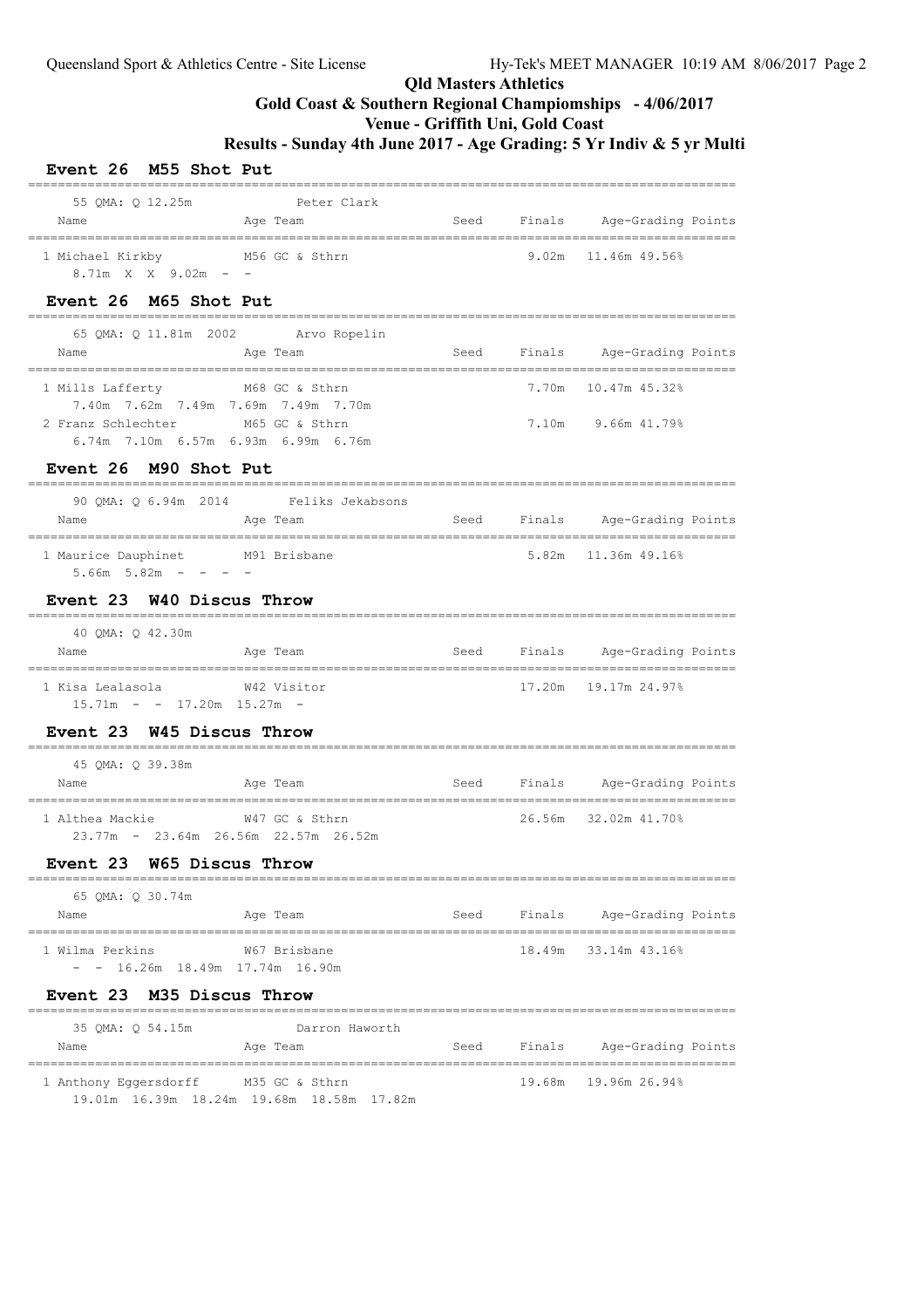## **Gold Coast & Southern Regional Champiomships - 4/06/2017**

===============================================================================================

===============================================================================================

### **Venue - Griffith Uni, Gold Coast**

**Results - Sunday 4th June 2017 - Age Grading: 5 Yr Indiv & 5 yr Multi**

#### **Event 23 M40 Discus Throw** ===============================================================================================

| 40 OMA: 0 54.35m | Darron Haworth                                        |      |        |                    |
|------------------|-------------------------------------------------------|------|--------|--------------------|
| Name             | Age Team                                              | Seed | Finals | Age-Grading Points |
|                  |                                                       |      |        |                    |
| 1 Rene Doel      | M41 GC & Sthrn                                        |      | 31.18m | 34.34m 46.36%      |
|                  | $25.91m$ $26.75m$ $27.24m$ $25.93m$ $28.46m$ $31.18m$ |      |        |                    |

#### **Event 23 M50 Discus Throw**

|                 | 50 OMA: 0 49.64m 2/04/2016 Peter Lonsdale, Brisbane             |      |        |                      |
|-----------------|-----------------------------------------------------------------|------|--------|----------------------|
| Name            | Age Team                                                        | Seed | Finals | Age-Grading Points   |
| 1 Laini Inivale | M50 Auckland Masters<br>$34.51m$ $33.42m$ $38.69m$ - - $35.62m$ |      |        | 38.69m 39.53m 53.37% |

#### **Event 23 M55 Discus Throw**

| 55 OMA: 0 44.42m                                        | Warwick Selvey |      |        |                      |
|---------------------------------------------------------|----------------|------|--------|----------------------|
| Name                                                    | Age Team       | Seed | Finals | Age-Grading Points   |
| 1 Michael Kirkby<br>$28.90m$ 32.30m $28.08m$ - 26.53m - | M56 GC & Sthrn |      |        | 32.30m 35.86m 48.41% |

#### **Event 23 M65 Discus Throw**

| 65 OMA: 0 45.76m 2005<br>Name | Warwick Selvey<br>Age Team                     | Seed | Finals | Age-Grading Points   |
|-------------------------------|------------------------------------------------|------|--------|----------------------|
| 1 Franz Schlechter            | M65 GC & Sthrn                                 |      |        | 25.93m 30.17m 40.73% |
|                               | $24.17m$ $24.38m$ - $25.93m$ $25.82m$ $25.30m$ |      |        |                      |
| 2 Mills Lafferty              | M68 GC & Sthrn                                 |      |        | 24.59m 28.61m 38.63% |
|                               | 22.85m 21.76m 24.59m 23.98m 22.33m 23.38m      |      |        |                      |

#### **Event 23 M90 Discus Throw**

| 90 OMA: 0 19.33m 2016<br>Name                   | Age Team | Maurice Dauphinet | Seed | Finals | Age-Grading Points   |
|-------------------------------------------------|----------|-------------------|------|--------|----------------------|
| 1 Maurice Dauphinet<br>$- - - - 16.05$ m 16.76m |          | M91 Brisbane      |      |        | 16.76m 40.89m 55.20% |

#### **Event 49 W45 Javelin Throw**

| Name                  | Age Team       | Seed | Finals | Age-Grading Points          |
|-----------------------|----------------|------|--------|-----------------------------|
| 1 Althea Mackie       | W47 GC & Sthrn |      |        | $17.20m$ $21.46m$ $29.40\%$ |
| $16.24m - 17.20m - -$ |                |      |        |                             |

#### **Event 49 W65 Javelin Throw**

| Name            | Age Team                                         | Seed | Finals | Age-Grading Points   |
|-----------------|--------------------------------------------------|------|--------|----------------------|
| 1 Carol Davis   | W66 GC & Sthrn                                   |      |        | 20.99m 38.14m 52.25% |
|                 | $15.03m$ $20.99m$ $18.43m$ $16.55m$ $17.53m$ $-$ |      |        |                      |
| 2 Wilma Perkins | W67 Brisbane                                     |      |        | 18.00m 32.70m 44.81% |
|                 | 16.79m 15.49m 17.94m 16.84m 18.00m 17.85m        |      |        |                      |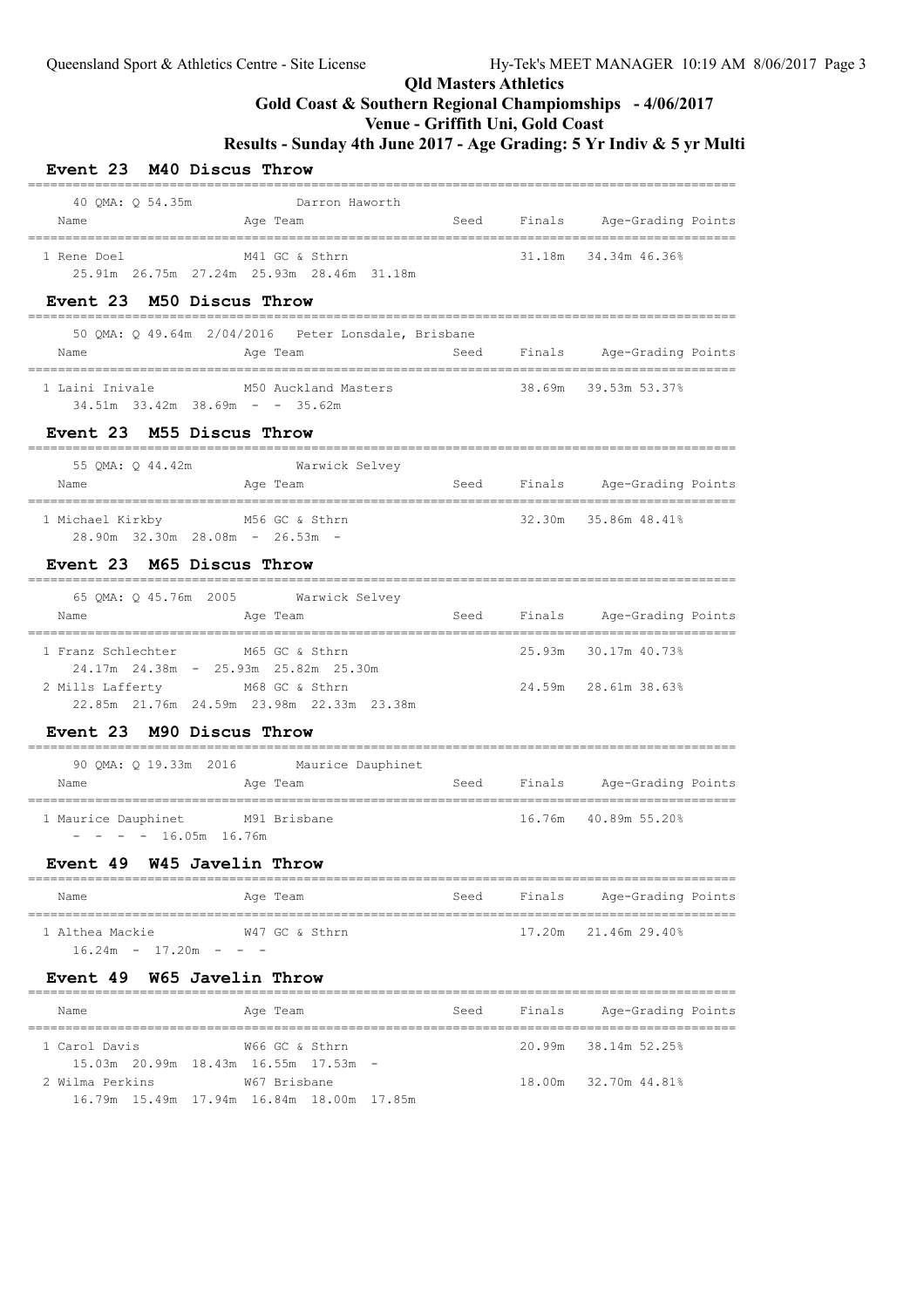### **Qld Masters Athletics Gold Coast & Southern Regional Champiomships - 4/06/2017**

**Venue - Griffith Uni, Gold Coast**

**Results - Sunday 4th June 2017 - Age Grading: 5 Yr Indiv & 5 yr Multi**

| Event 49 M40 Javelin Throw                                                                    |                |                          |      |             |                                |  |
|-----------------------------------------------------------------------------------------------|----------------|--------------------------|------|-------------|--------------------------------|--|
| Name                                                                                          |                | Age Team                 | Seed |             | Finals Age-Grading Points      |  |
| 1 Rene Doel<br>$41.24m$ 39.12m 38.52m 37.94m - 38.38m                                         |                | M41 GC & Sthrn           |      | 41.24m      | 44.79m 45.49%                  |  |
| Event 49 M50 Javelin Throw                                                                    |                |                          |      |             |                                |  |
| Name                                                                                          |                | Age Team                 |      |             | Seed Finals Age-Grading Points |  |
| 1 Laini Inivale<br>17.55m 20.80m 21.10m 24.30m 23.84m -                                       |                | M50 Auckland Masters     |      |             | 24.30m 29.83m 30.30%           |  |
| Event 49 M55 Javelin Throw                                                                    |                |                          |      |             |                                |  |
| Name                                                                                          |                | Age Team                 | Seed |             | Finals Age-Grading Points      |  |
| 1 Michael Kirkby<br>27.98m 31.05m 32.09m 35.03m 34.15m -                                      |                | M56 GC & Sthrn           |      |             | 35.03m 46.87m 47.60%           |  |
| Event 49 M65 Javelin Throw                                                                    |                |                          |      |             |                                |  |
| Name                                                                                          |                | Age Team                 | Seed |             | Finals Age-Grading Points      |  |
| 1 Franz Schlechter                                                                            |                | M65 GC & Sthrn           |      |             | 23.42m 36.58m 37.15%           |  |
| 23.42m 20.87m 21.21m 22.66m - 21.78m<br>2 Mills Lafferty<br>$20.46m$ 22.45m 19.98m - 22.58m - | M68 GC & Sthrn |                          |      |             | 22.58m 35.26m 35.81%           |  |
| Event 49 M90 Javelin Throw                                                                    |                |                          |      |             |                                |  |
| Name                                                                                          |                | Age Team                 | Seed |             | Finals Age-Grading Points      |  |
| 1 Maurice Dauphinet M91 Brisbane<br>$-11.06m - - 12.59m 12.78m$                               |                |                          |      |             | 12.78m 37.23m 37.81%           |  |
| Event 18 W55 3000 Metre Race Walk                                                             |                |                          |      |             |                                |  |
| 55 QMA: Q 17:56.60 1999 Noela McKinven<br>Name                                                |                | Age Team                 |      |             | Seed Finals Age-Grading Points |  |
|                                                                                               |                |                          |      |             |                                |  |
| 1 Debbie Lindenberg                                                                           |                | W55 GC & Sthrn           |      | 22:01.90    | 18:41.24 61.99%                |  |
| Event 14 M70 3000 Metre Run                                                                   |                |                          |      |             |                                |  |
| 70 QMA: Q 11:26.80<br>Name                                                                    |                | Colin McLeod<br>Age Team |      | Seed Finals | Age-Grading Points             |  |
| 1 Jim Woodriff                                                                                |                | M70 SC & Nthn            |      |             | 12:25.72 9:18.33 78.81%        |  |
| Event 19 W55 5000 Metre Race Walk                                                             |                |                          |      |             |                                |  |
| 55 QMA: Q 30:17.93 1998 Noela McKinven<br>Name                                                |                | Age Team                 |      |             | Seed Finals Age-Grading Points |  |
|                                                                                               |                |                          |      |             |                                |  |

1 Kay Shaw W58 GC & Sthrn 33:26.14 28:15.39 70.01%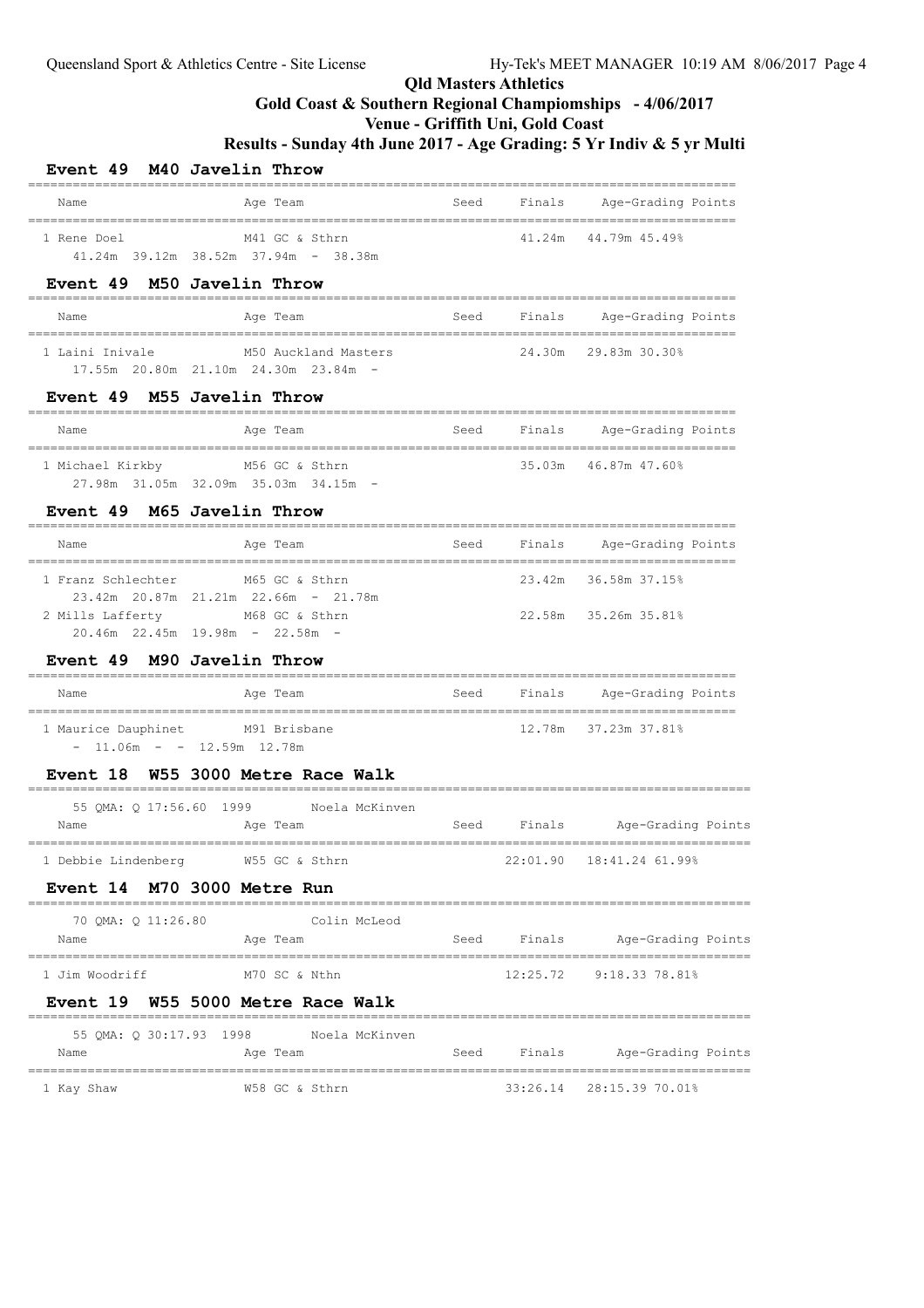### **Gold Coast & Southern Regional Champiomships - 4/06/2017**

### **Venue - Griffith Uni, Gold Coast**

| 55 OMA: 0 24:13.78<br>Name                       | Peter Bennett<br>Age Team                         |                           |                   |             | Seed Finals Age-Grading Points      |  |
|--------------------------------------------------|---------------------------------------------------|---------------------------|-------------------|-------------|-------------------------------------|--|
| 1 Paul Lindenberg                                | M55 GC & Sthrn                                    | _______________           |                   |             | 30:52.14 25:53.95 69.35%            |  |
| Event 1 W29&U 60 Metre Sprint                    |                                                   |                           |                   |             |                                     |  |
| Name                                             | Age Team                                          | Seed                      | Finals Wind       |             | Age-Grading H# Points               |  |
| 1 Jessica Hall<br>2 Michaela Isedale M11 Visitor | W11 Visitor                                       | 8.50                      | 8.84<br>9.30 9.80 | 0.3<br>0.3  | 8.85 78.28%<br>9.81 70.618 2        |  |
| Event 1 W65 60 Metre Sprint                      |                                                   |                           |                   |             |                                     |  |
|                                                  | 65 QMA: Q 9.12 24/01/2016 Carol Davis, Gold Coast | ________________________  |                   |             |                                     |  |
| Name                                             | Age Team                                          |                           | Seed Finals Wind  |             | Age-Grading Points                  |  |
| 1 Carol Davis                                    | W66 GC & Sthrn                                    | 9.14                      | 9.40              | 2.1         | 7.32 94.68%                         |  |
| 2 Wilma Perkins                                  | W67 Brisbane                                      | $9.70$ $9.76$ $2.1$       |                   |             | 7.60 91.19%                         |  |
| Event 1 M30 60 Metre Sprint                      |                                                   |                           |                   |             |                                     |  |
| 30 QMA: Q 7.14                                   | Pasquale Vescio                                   | --------------            |                   |             |                                     |  |
| Name                                             | Age Team                                          | Seed                      |                   | Finals Wind | Age-Grading Points                  |  |
| 1 Patrick McCarthey M33 GC & Sthrn               |                                                   | 7.60                      | 7.68              | 2.1         | 7.69 83.20%                         |  |
| Event 1 M40 60 Metre Sprint                      |                                                   | ------------------------- |                   |             |                                     |  |
|                                                  | 40 QMA: Q 7.41 30/01/2016 Travis Venema, Brisbane |                           |                   |             |                                     |  |
| Name                                             | Age Team                                          | Seed                      | Finals Wind       |             | Age-Grading Points                  |  |
| 1 Travis Venema                                  | M41 GC & Sthrn                                    | 7.50                      | 7.54              | 2.1         | 7.22 88.59%                         |  |
| 2 Scott Beatson                                  | M44 GC & Sthrn                                    | 8.10                      | 8.42              | 2.1         | 8.06 79.33%                         |  |
| Event 1 M45 60 Metre Sprint                      |                                                   |                           |                   |             |                                     |  |
| 45 QMA: Q 7.40                                   | Stephen Jones                                     |                           |                   |             |                                     |  |
| Name                                             | Age Team<br>-----------------                     | Seed                      |                   |             | Finals Wind Age-Grading Points      |  |
| 1 Michael Berlin                                 | M48 Brisbane                                      | 7.76                      |                   |             | 7.80 2.1 7.24 88.33%                |  |
| Event 1 M50 60 Metre Sprint                      |                                                   |                           |                   |             |                                     |  |
| 50 QMA: Q 7.40                                   | Wayne Cousins                                     |                           |                   |             |                                     |  |
| Name                                             | Age Team                                          |                           |                   |             | Seed Finals Wind Age-Grading Points |  |
| 1 Steve Jones                                    | M53 GC & Sthrn                                    |                           |                   |             | 7.95 2.1 7.15 89.43%                |  |
| Event 1 M55 60 Metre Sprint                      |                                                   |                           |                   |             |                                     |  |
| 55 QMA: Q 7.41                                   | John Wight                                        |                           |                   |             |                                     |  |
|                                                  | Age Team                                          |                           | Seed Finals Wind  |             | Age-Grading H# Points               |  |
| Name                                             |                                                   |                           |                   |             |                                     |  |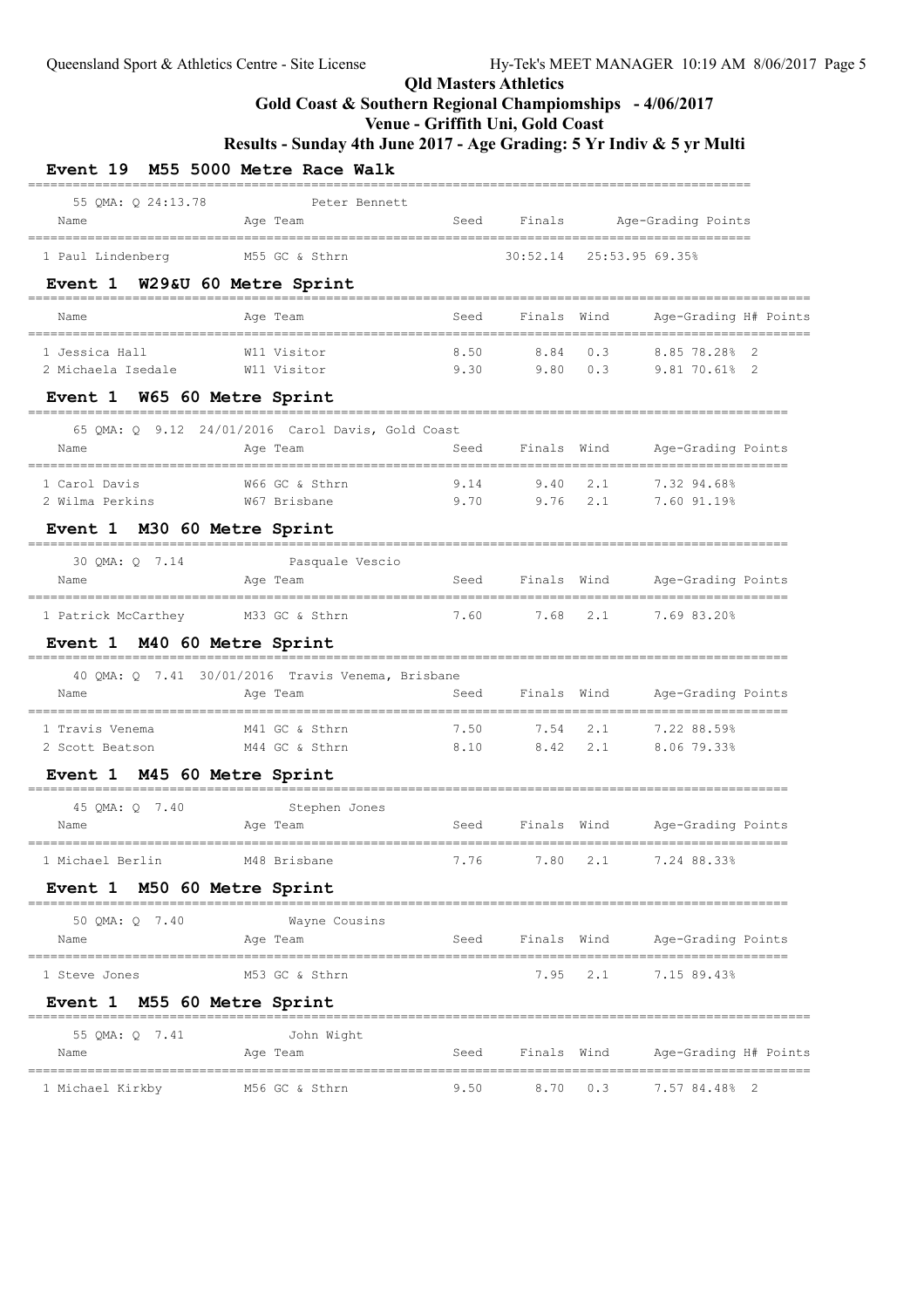## **Gold Coast & Southern Regional Champiomships - 4/06/2017**

### **Venue - Griffith Uni, Gold Coast**

| Event 1 M65 60 Metre Sprint               |                                                           |                         |             |      |                                                        |
|-------------------------------------------|-----------------------------------------------------------|-------------------------|-------------|------|--------------------------------------------------------|
| 65 QMA: Q 8.10                            | Rob McDonald                                              |                         |             |      |                                                        |
| Name<br>==========================        | Age Team                                                  | Seed                    |             |      | Finals Wind Age-Grading H# Points                      |
| -- Paul Chaplain                          | M68 Brisbane                                              | 9.70                    | DNF         | 0.3  | $\mathcal{L}$                                          |
| Event 1 M90 60 Metre Sprint               |                                                           |                         |             |      |                                                        |
| 90 QMA: Q 13.01 2016                      | Maurice Dauphinet                                         |                         |             |      |                                                        |
| Name<br>================================= | Age Team                                                  | Seed                    | Finals Wind |      | Age-Grading H# Points<br>_____________________________ |
| 1 Maurice Dauphinet                       | M91 Brisbane                                              | 14.00                   | 14.30       | 0.3  | 8.19 78.04% 2                                          |
| Event 3 W29&U 100 Metre Sprint            |                                                           |                         |             |      |                                                        |
| Name                                      | Age Team                                                  | Seed                    | Finals      | Wind | Age-Grading H# Points<br>==================            |
| 1 Lara Simpson                            | W20 Visitor                                               | 15.00                   | 13.90       | 2.2  | 13.91 75.47%                                           |
| 2 Jessica Hall                            | W11 Visitor                                               | 13.30                   | 14.74       | 1.5  | 14.75 71.17% 3                                         |
| 3 Michaela Isedale                        | W11 Visitor                                               | 15.50                   | 16.61       | 1.5  | 16.62 63.15% 3                                         |
| Event 3 W35 100 Metre Sprint              |                                                           |                         |             |      |                                                        |
|                                           | 35 QMA: Q 12.22 2012 Leonie Hoffman                       |                         |             |      |                                                        |
| Name                                      | Age Team                                                  | Seed                    | Finals Wind |      | Age-Grading H# Points                                  |
| 1 Tami Lebovics                           | W38 GC & Sthrn                                            | 15.90                   | 15.46 2.2   |      | 15.31 68.56% 2                                         |
| Event 3 W65 100 Metre Sprint              |                                                           |                         |             |      |                                                        |
|                                           | 65 QMA: Q 13.54 29/05/2016 Carol Davis, Gold Coast        |                         |             |      |                                                        |
| Name                                      | Age Team                                                  | Seed                    | Finals Wind |      | Age-Grading H# Points                                  |
| 1 Carol Davis                             | W66 GC & Sthrn                                            | 15.11                   | 15.09 2.2   |      | 11.76 89.26% 2                                         |
| Event 3 W85 100 Metre Sprint              |                                                           |                         |             |      |                                                        |
|                                           | 85 QMA: Q 29.87 26/11/2016 Christiane Dauphinet, Brisbane |                         |             |      |                                                        |
| Name                                      | Age Team                                                  | Seed                    | Finals Wind |      | Age-Grading H# Points                                  |
| 1 Christiane Dauphinet                    | W86 Brisbane                                              | 30.00                   | 28.66Q 1.5  |      | 16.51 63.54% 3                                         |
| Event 3 M29&U 100 Metre Sprint            |                                                           |                         |             |      |                                                        |
| Name                                      | Age Team                                                  | _______________<br>Seed | Finals Wind |      | Age-Grading H# Points                                  |
| 1 Nathan Perry                            | M15 Visitor                                               | 12.10                   | 12.00       | 3.7  | 12.01 81.58%<br>-1                                     |
| 2 Reuben Wright                           | M13 GC & Sthrn                                            |                         |             |      | 14.35 1.5 14.36 68.22% 3                               |
| Event 3 M30 100 Metre Sprint              |                                                           |                         |             |      |                                                        |
| 30 OMA: 0 10.54 2006                      | Travis Venema                                             |                         |             |      |                                                        |
| Name                                      | Age Team                                                  | Seed                    | Finals Wind |      | Age-Grading Points                                     |
| 1 Patrick McCarthey                       | M33 GC & Sthrn                                            | 12.00                   | 11.82       | 3.7  | 11.83 82.83%                                           |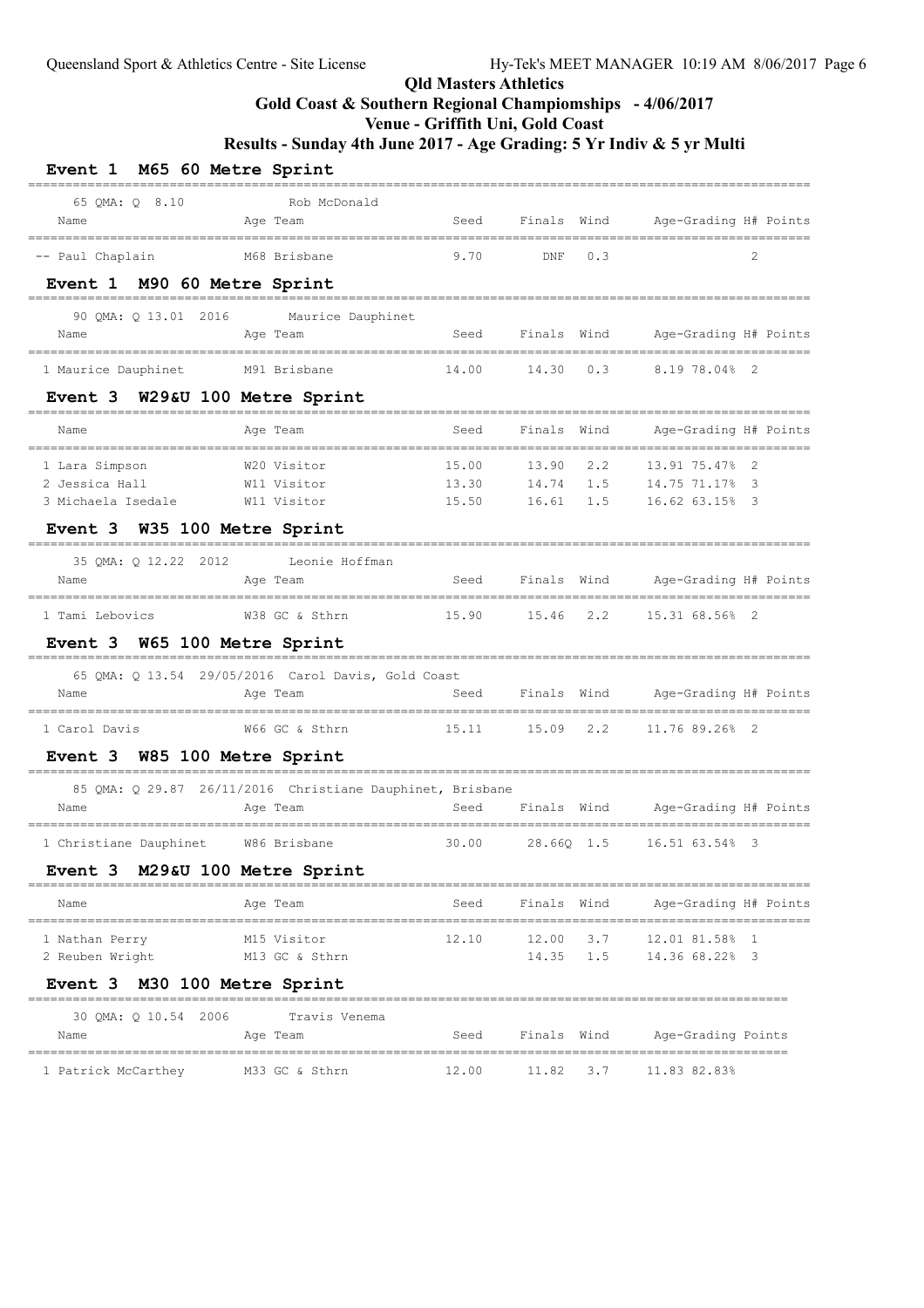## **Gold Coast & Southern Regional Champiomships - 4/06/2017**

## **Venue - Griffith Uni, Gold Coast**

**Results - Sunday 4th June 2017 - Age Grading: 5 Yr Indiv & 5 yr Multi**

### **Event 3 M40 100 Metre Sprint**

| Name                                                                                       | 40 QMA: Q 10.84 29/05/2016 Travis Venema, Gold Coast<br>Age Team | Seed  |           |                           | Finals Wind Age-Grading Points                             |  |
|--------------------------------------------------------------------------------------------|------------------------------------------------------------------|-------|-----------|---------------------------|------------------------------------------------------------|--|
| 1 Travis Venema<br>2 Scott Beatson                                                         | M41 GC & Sthrn<br>M44 GC & Sthrn                                 | 11.80 |           |                           | 11.91 3.7 11.41 85.81%<br>13.30  13.41  3.7  12.85  76.21% |  |
| Event 3 M50 100 Metre Sprint                                                               |                                                                  |       |           |                           |                                                            |  |
| 50 QMA: Q 11.51 2014 Steve Jones                                                           |                                                                  |       |           |                           |                                                            |  |
| Name                                                                                       | Age Team                                                         |       |           |                           | Seed Finals Wind Age-Grading H# Points                     |  |
| 1 Michael Wright                                                                           | M50 GC & Sthrn                                                   |       | 13.33 2.2 |                           | 12.00 81.62% 2                                             |  |
| Event 3 M65 100 Metre Sprint                                                               |                                                                  |       |           |                           |                                                            |  |
| 65 QMA: Q 12.05 2008 Col Buyers                                                            |                                                                  |       |           |                           |                                                            |  |
| Name<br>---------------------------------                                                  | Age Team                                                         |       |           |                           | Seed Finals Wind Age-Grading H# Points                     |  |
| 1 Paul Chaplain                                                                            | M68 Brisbane                                                     |       |           |                           | 15.60  15.45  2.2  12.54  78.12%  2                        |  |
| Event 3 M90 100 Metre Sprint                                                               |                                                                  |       |           |                           |                                                            |  |
|                                                                                            | 90 QMA: Q 19.99 1997 Harry Gathercole                            |       |           |                           |                                                            |  |
| Name                                                                                       | Age Team                                                         |       |           |                           | Seed Finals Wind Age-Grading H# Points                     |  |
| 1 Maurice Dauphinet                                                                        | M91 Brisbane                                                     |       |           |                           | 25.00 25.22 1.5 14.47 67.68% 3                             |  |
| Event 111 W55 High Jump                                                                    |                                                                  |       |           |                           |                                                            |  |
| Name                                                                                       | Age Team                                                         | Seed  |           | Finals Age-Grading Points |                                                            |  |
| 1 Deann Mayfield<br>1.35 1.40 1.45 1.50<br>O O O XXX                                       | W55 Brisbane                                                     |       |           |                           | 1.45m 1.88m 90.06%                                         |  |
| Event 111 W65 High Jump                                                                    |                                                                  |       |           |                           |                                                            |  |
| Name                                                                                       | Age Team                                                         | Seed  |           | Finals Age-Grading Points |                                                            |  |
| 1 Wilma Perkins<br>1.10 1.15<br>$\circ$ 0                                                  | W67 Brisbane                                                     |       | 1.10m     |                           | 1.61m 77.46%                                               |  |
| Event 111 M45 High Jump                                                                    |                                                                  |       |           |                           |                                                            |  |
| Name                                                                                       | ========<br>Age Team                                             | Seed  | Finals    |                           | Age-Grading Points                                         |  |
| 1 Michael Berlin<br>1.40 1.45 1.50 1.55 1.61<br>$\Omega$<br>$\Omega$<br>$\circ$<br>$\circ$ | M48 Brisbane<br>$\Omega$                                         |       | 1.61m     |                           | 1.77m 72.52%                                               |  |
| Event 111 M50 High Jump                                                                    |                                                                  |       |           |                           |                                                            |  |
| Name                                                                                       | -------------------<br>Age Team                                  | Seed  | Finals    |                           | Age-Grading Points                                         |  |
| 1 Robert Lasker                                                                            | M54 Brisbane                                                     |       | 1.50m     |                           | ===============<br>1.74m 71.09%                            |  |

1.40 1.45 1.50 1.55

O O O XXX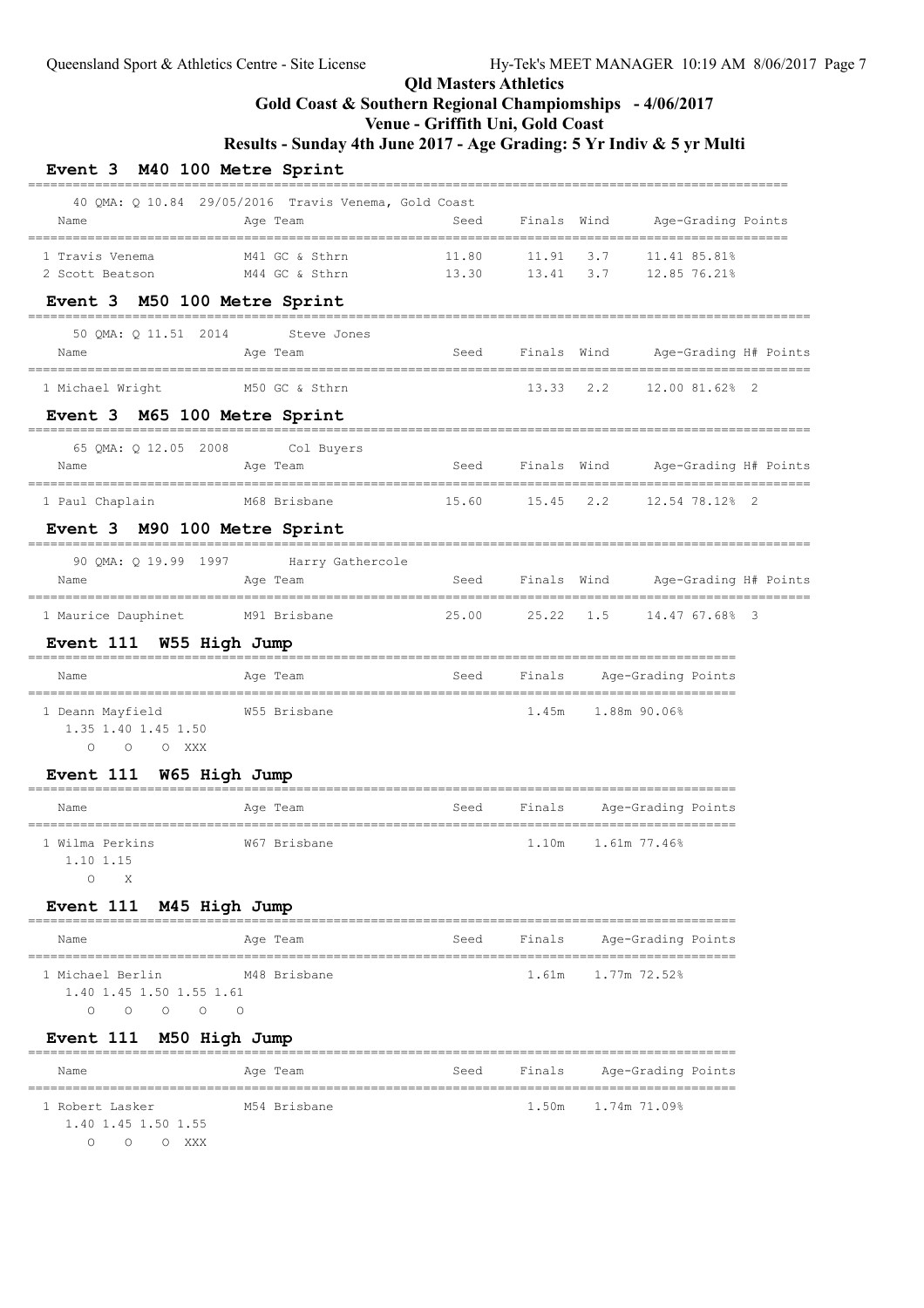## **Qld Masters Athletics Gold Coast & Southern Regional Champiomships - 4/06/2017**

## **Venue - Griffith Uni, Gold Coast**

**Results - Sunday 4th June 2017 - Age Grading: 5 Yr Indiv & 5 yr Multi**

| Event 111 M55 High Jump                                         |                                                                                               |      |             |     |                                            |
|-----------------------------------------------------------------|-----------------------------------------------------------------------------------------------|------|-------------|-----|--------------------------------------------|
| Name                                                            | Age Team                                                                                      | Seed | Finals      |     | Age-Grading Points                         |
| 1 Brian Key<br>1.45 1.50 1.55 1.61<br>XO<br>XO XXX<br>$\circ$   | M56 Brisbane                                                                                  |      | 1.55m       |     | 1.90m 77.50%                               |
| Event 21 W35 Long Jump                                          | ---------------                                                                               |      |             |     |                                            |
| 35 QMA: Q 5.89m 1983 Jan Hynes<br>Name                          | Age Team                                                                                      | Seed | Finals Wind |     | Age-Grading Points                         |
| 1 Tami Lebovics<br>$3.30m(NWI)$ $3.24m(NWI)$ -                  | W38 GC & Sthrn                                                                                |      | 3.30m       | NWI | $3.46m$ $46.09%$                           |
| Event 21 M29&U Long Jump                                        |                                                                                               |      |             |     |                                            |
| Name                                                            | Age Team                                                                                      | Seed |             |     | Finals Wind Age-Grading Points             |
| ----------------------<br>1 Reuben Wright                       | M13 GC & Sthrn<br>4.53m (NWI) 4.53m (NWI) 4.41m (NWI) 4.31m (NWI)                             |      | 4.53m       | NWI | 4.53m 50.61%                               |
| Event 21 M30 Long Jump                                          |                                                                                               |      |             |     |                                            |
| 30 QMA: Q 7.20m<br>Name                                         | Matt McEwen<br>Age Team                                                                       | Seed | Finals Wind |     | Age-Grading Points                         |
| 1 Patrick McCarthey M33 GC & Sthrn<br>5.78m (NWI)               |                                                                                               |      | 5.78m       | NWI | 5.78m 64.58%                               |
| Event 21 M45 Long Jump                                          |                                                                                               |      |             |     |                                            |
| 45 QMA: Q 6.19m<br>Name                                         | Harry Giles<br>Age Team                                                                       | Seed | Finals Wind |     | Age-Grading Points                         |
| 1 Michael Berlin<br>4.99m (NWI) 5.37m (NWI) 5.46m (NWI)         | M48 Brisbane                                                                                  |      | 5.46m       | NWI | 6.30m 70.45%                               |
| Event 21 M50 Long Jump                                          |                                                                                               |      |             |     |                                            |
| 50 QMA: Q 5.82m<br>Name                                         | Garry Donaldson<br>Age Team                                                                   | Seed | Finals Wind |     | Age-Grading Points                         |
| ======================================<br>1 Michael Wright<br>X | ====================================<br>M50 GC & Sthrn<br>4.16m (NWI) 4.12m (NWI) 4.40m (NWI) |      | 4.40m       | NWI | 5.40m 60.44%                               |
| Event 21 M65 Long Jump                                          |                                                                                               |      |             |     |                                            |
| 65 QMA: Q 4.79m<br>Name                                         | __________________________<br>Spencer Herft<br>Age Team                                       | Seed | Finals Wind |     | Age-Grading Points                         |
| 1 Mills Lafferty M68 GC & Sthrn                                 |                                                                                               |      | 1.70m       | NWI | --------------------------<br>2.58m 28.86% |

1.70m(NWI) -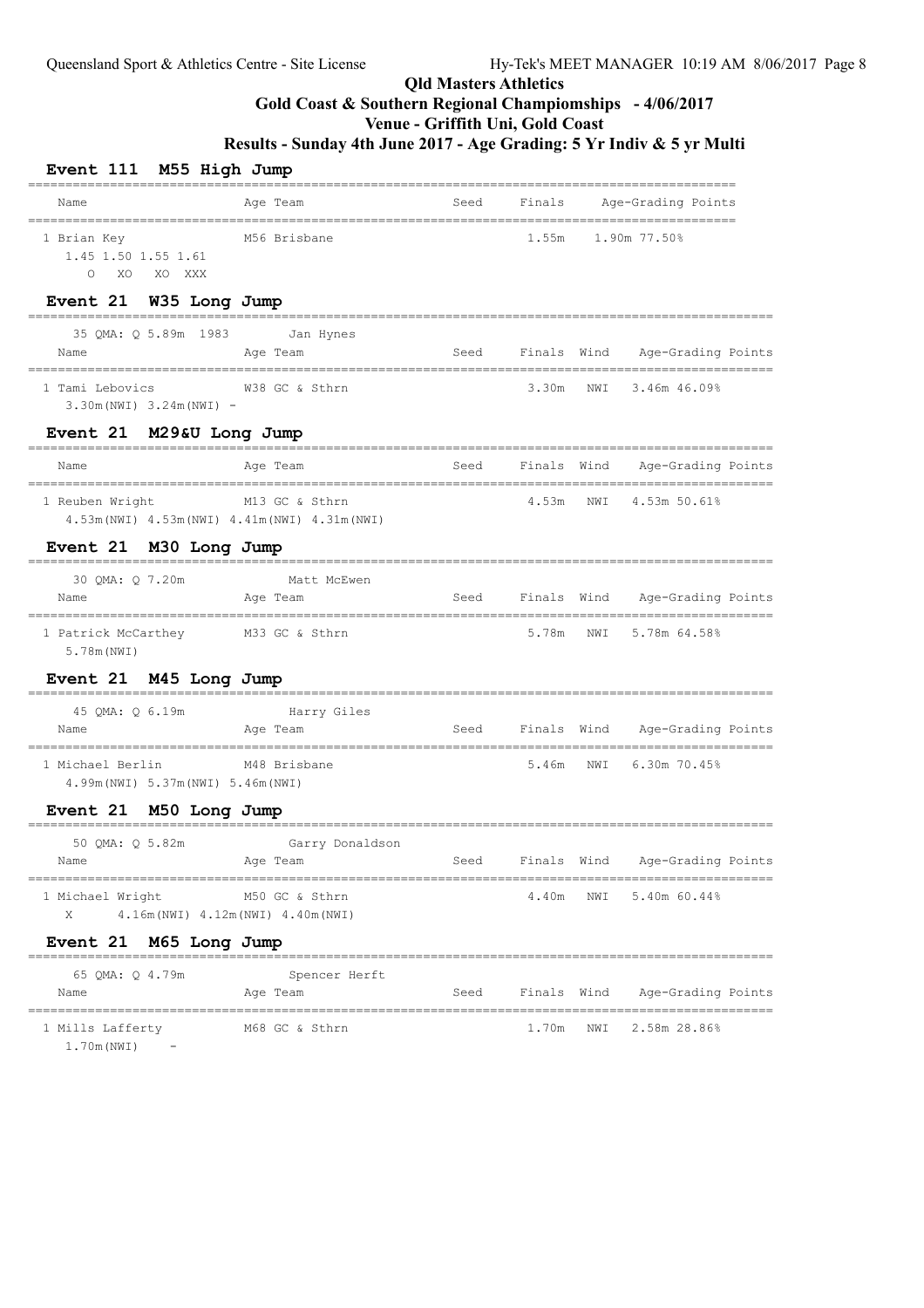# **Gold Coast & Southern Regional Champiomships - 4/06/2017**

## **Venue - Griffith Uni, Gold Coast**

| Event 22 M45 Triple Jump                       |                                                     |       |             |                                                                   |  |
|------------------------------------------------|-----------------------------------------------------|-------|-------------|-------------------------------------------------------------------|--|
| 45 QMA: Q 12.88m<br>Name                       | Derek Bossey<br>Age Team                            | Seed  | Finals Wind | Age-Grading Points                                                |  |
| 1 Michael Berlin<br>10.41m (NWI)<br>$\sim$ $-$ | M48 Brisbane                                        |       | 10.41m      | NWI<br>11.73m 64.14%                                              |  |
| Event 13 W45 1500 Metre Run                    |                                                     |       |             |                                                                   |  |
| Name                                           | 45 QMA: Q 4:33.29 1997 Jeanette Flynn<br>Age Team   | Seed  |             | Finals Age-Grading Points                                         |  |
|                                                |                                                     |       |             | 11:47.73  10:39.93  36.33%                                        |  |
| <b>Event 13 M40 1500 Metre Run</b>             |                                                     |       |             |                                                                   |  |
| 40 QMA: Q 3:57.30<br>Name                      | Tony Blue<br>Age Team                               | Seed  |             | Finals Age-Grading Points<br>=========================            |  |
| 1 Tadashi Nawagawa                             | M43 GC & Sthrn                                      |       |             | 5:12.64 4:57.61 69.22%                                            |  |
| Event 13 M50 1500 Metre Run                    |                                                     |       |             |                                                                   |  |
| 50 QMA: Q 4:08.09<br>Name                      | Alan Bradford<br>Age Team                           |       |             | Seed Finals Age-Grading Points                                    |  |
| 1 Geoffrey McCann<br>2 Steve Jones             | M51 GC & Sthrn<br>M53 GC & Sthrn                    |       |             | $4:50.00$ $4:40.52$ $4:04.93$ $84.11\%$<br>5:39.11 4:56.08 69.58% |  |
| Event 13 M55 1500 Metre Run                    |                                                     |       |             |                                                                   |  |
| 55 QMA: Q 4:27.40<br>Name                      | Alan Bradford<br>Age Team                           |       |             | Seed Finals Age-Grading Points                                    |  |
| 1 Peter Osulivan                               | M57 Visitor                                         |       |             | 5:00.00 5:00.83 4:10.81 82.14%                                    |  |
| Event 8 W29&U 400 Metre Sprint                 |                                                     |       |             |                                                                   |  |
| Name                                           | Age Team                                            | Seed  | Finals      | Age-Grading Points                                                |  |
| 1 Lizzy Melrose                                | W23 Visitor                                         | 63.00 | 64.87       | 64.88 73.38%                                                      |  |
| Event 8 M29&U 400 Metre Sprint                 |                                                     |       |             |                                                                   |  |
| Name                                           | Age Team                                            | Seed  | Finals      | Age-Grading Points                                                |  |
| 1 Nathan Perry                                 | M15 Visitor                                         |       | 62.25       | 62.2669.37%                                                       |  |
| <b>M40 400 Metre Sprint</b><br><b>Event 8</b>  |                                                     |       |             |                                                                   |  |
| 40 QMA: Q 50.50<br>Name                        | --------------------------<br>Tony Blue<br>Age Team | Seed  | Finals      | Age-Grading Points                                                |  |
| 1 Travis Venema                                | M41 GC & Sthrn                                      | 55.00 | 57.99       | ---------------<br>54.25 79.60%                                   |  |